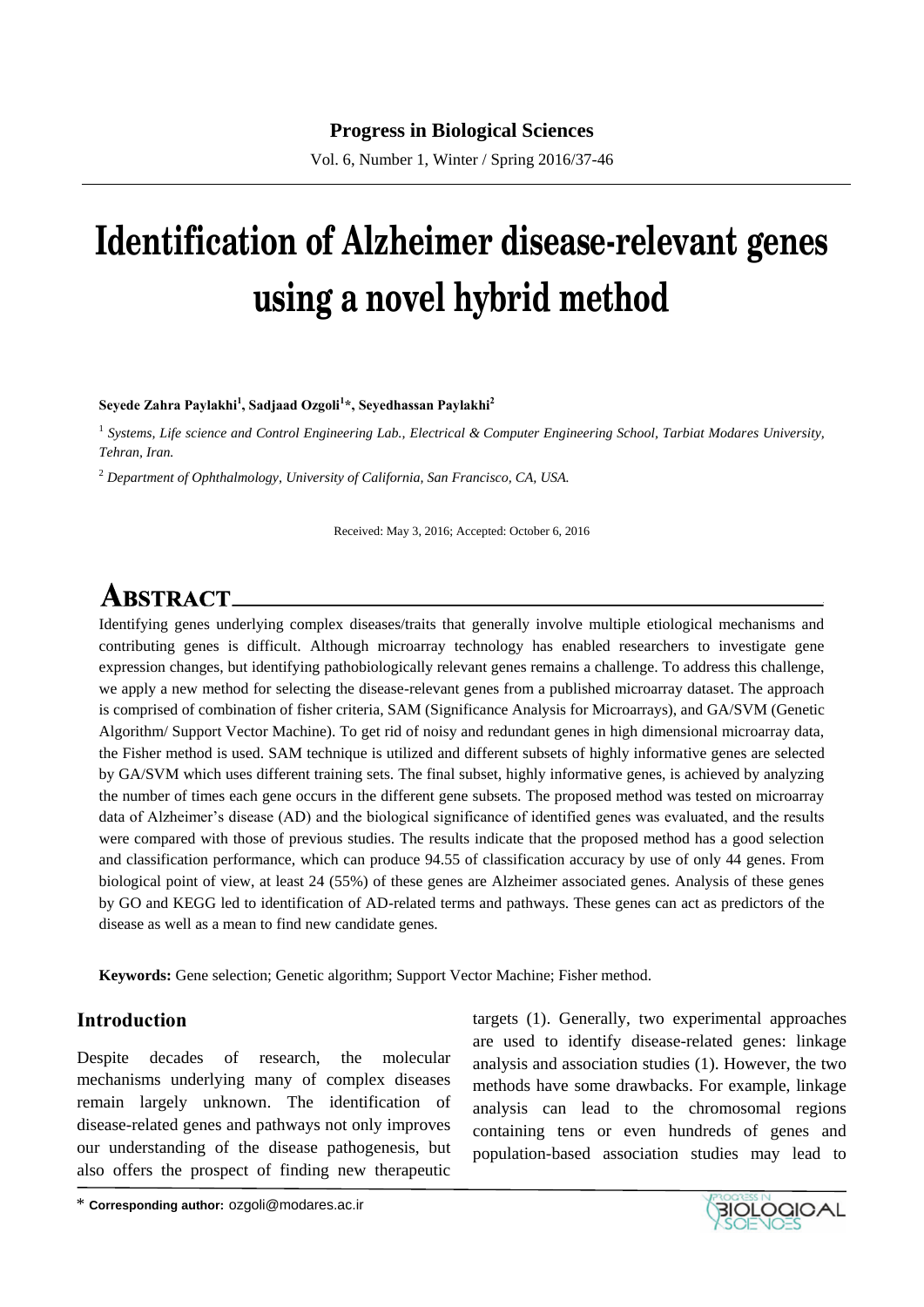identification of a number of false positives (2, 3).

In recent years, the advent of microarray technology has enabled researchers to investigate gene expression changes that are associated with diseases (4). Although gene expression profiling is a powerful tool for assessing molecular changes associated with the disease, challenges remain (5, 6). One of the shortcomings of microarray data is that there are abundant genes, but fewer samples. Therefore, microarray data should be preprocessed by feature selection methods, and the genes with a lack of information should be disposed (7). This highly dimensional nature of microarray data along with the obvious need for dimension reduction, have given rise to a wealth of feature selection techniques. These methods are classified as filter and wrapper (8).

Filter methods benefit from the general features of training data, which are set in order to select significant features. They do not use a learning algorithm; in contrast, wrapper methods use a specific learning algorithm. These methods aim to select a subset of features, which reduces the errors associated with learning algorithms (9).

In the present paper, a new framework is proposed for gene selection which includes Fisher, SAM (Significance Analysis of Microarrays) and GA/SVM (Genetic Algorithm/Support Vector Machine) algorithms. In the initial stage, a Fisher criterion was used in order to eliminate the irrelevant and noisy genes. Then, SAM technique is applied for the purpose of raising the number of relevant, useful, and informative genes and of reducing redundant and irrelevant genes. In the final step, by the use of GA/SVM strategy, various training data sets are applied and several subsets of informative genes are determined. At last, the ultimate subset of genes is the result of the analysis of the number of times that each gene is present in the different subsets.

#### **Materials and Methods**

#### *Microarray data*

Microarray expression data (GSE1297) was downloaded from the Gene Expression Omnibus (GEO) database (http://www.ncbi.nlm.nih.gov/geo/). In this study, the authors examined hippocampal gene expression of nine control and 22 AD subjects on 31 separate microarrays (10). The array data were generated using Affymetrix Human Genome U133A Array. Gene expression data was converted into expression measures through Affymetrix® Expression Console™ Software, using gene-level RMA summarization.

#### *Gene selection and classification*

Step 1) Fisher criterion: A Fisher criterion is a form of filtering method. In this model, the gene rankings are shown by the following equation:

$$
\frac{(m_1(g) - m_2(g))^2}{(s_1^2(g) + s_2^2(g))}
$$

Here  $m_1(g)$  and  $m_2(g)$  are indicators of means of gene  $(g)$  expression in the cancerous and normal samples, respectively.  $s_1(g)$  and  $s_2$ signify standard deviations of gene  $(g)$  across the cancerous and normal samples, respectively. In the present technique, core higher values are allocated to those features with very different means between the two classes, relative to their variances. Those features which have the highest scores are regarded as the most discriminatory features (11).

Step 2) SAM: The Significance Analysis for Microarrays (SAM) approach was proposed for high dimensional microarray data (9). It was an attempt to identify genes with notable changes in their expression, assimilating a set of gene-specific t-tests. To measure gene-specific fluctuations, SAM defines relative difference measure for the  $i$  th gene as follows:

$$
d(i) = \frac{xP_i - xN_i}{s_i + s_0}
$$

where  $xP_i$  and  $xN_i$  are the average levels of expression of gene  $i$  directly related to the groups P and N, one at a time. The  $s_i$  in the denominator shows the gene-specific scatter which is defined by

$$
S_{i} = \frac{|P| + |N|}{|P||N|(|P| + |N| - 2)} \left(\sum_{k \in P} \left[x_{k}(i) - x_{p}(i)\right]^{2} + \sum_{k \in N} \left[x_{k}(i) - x_{N}(i)\right]^{2}\right)
$$

In order to make the variance of  $d(i)$  independent of gene expression, the parameter  $s_0$  is assigned.

#### Step 3) GA/SVM: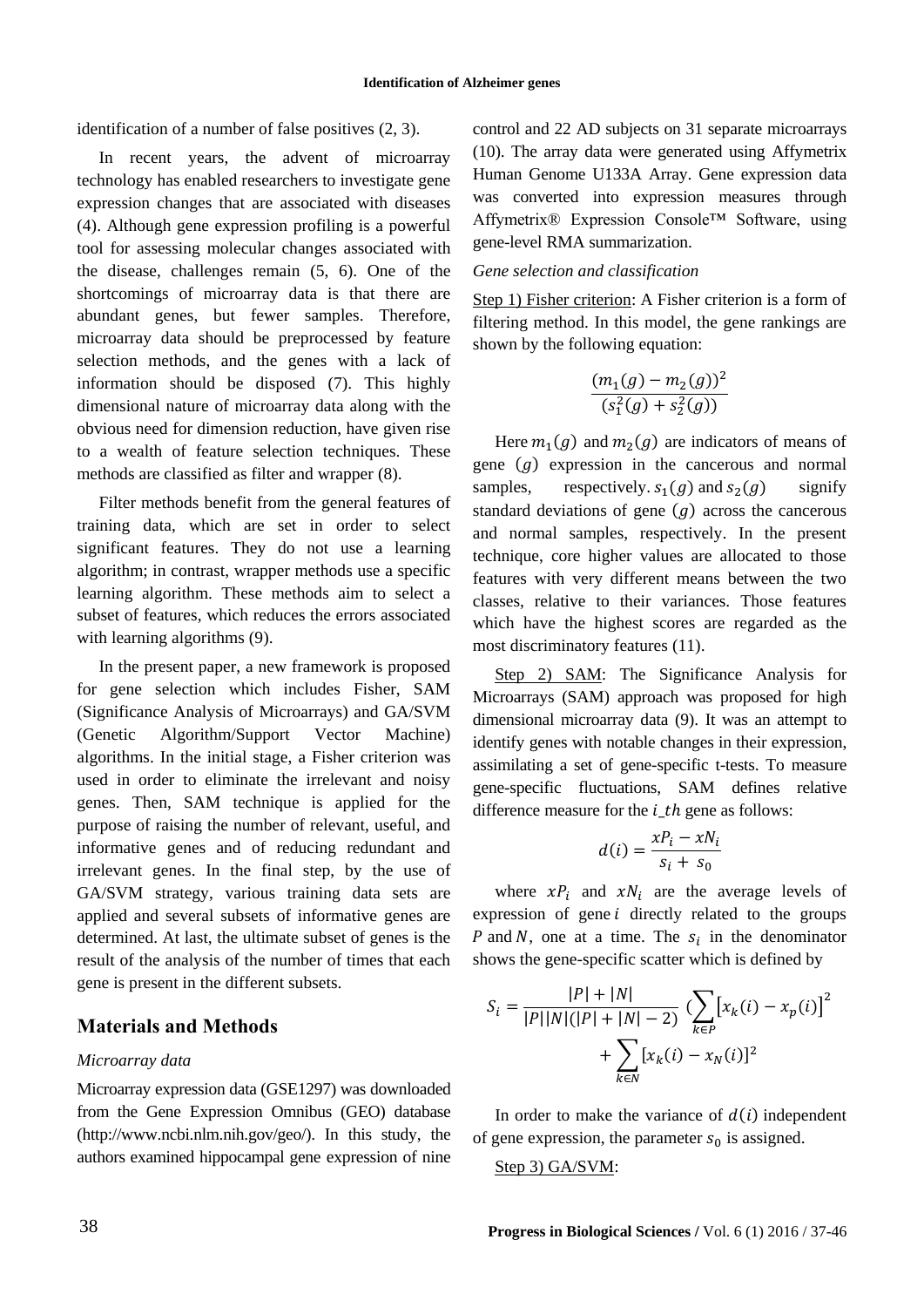GA (Genetic Algorithm): GA is usually applied for optimization problems which could take discontinuous or continuous values. The ultimate goal of GA is discovering best and perfect solution within a group of potential solutions. Each set of solutions is named as population. Populations are comprised of vectors, that is to say, chromosome or individual. Each item in the vector is known as gene (12).

SVM (Support Vector Machine): SVM is a kind of supervised machine learning technique. It is a type of method which has a powerful effect against the dispensed noisy data. It has been demonstrated that

perform well in many subjects of biological analysis like evaluation of microarray data expression (13).

This training data follows a form  $(x_1, y_1)$ , ...,  $(x_n, y_n)$ ,  $x \in \mathbb{R}^N$  and  $Y \in \{+1, -1\}$ . Each data is formed with  $N$  dimensional vector and belonging only one of two classes  $(+1 \text{ or } -1)$ . Two classes are kept apart from each other by hyper planes in order to provide following forms for all training data. Thus,

 $(w. x_i + w_0) \ge 1 - y_i$  $if \quad y_i = +1$  $(w. x_i + w_0) \le -1 - y_i$ , if  $y_i = -1$ Or

 $y_i[w, x_i + w_0)] \ge 1$   $i = 1, ..., n$ 

Here,  $y_i \geq 0$  points to slack variables. In fact, it is used to provide a tolerance to some data with small error. If all data satisfy in above relations correctly, P variables will not be used. Optimal hyper plane among all hyperplanes is found by minimizing following formula

$$
c\sum_{i=1}^{n}y_{i} + \frac{1}{2}||w||^{2}
$$

In this formula,  $c$  indicates a regularization parameter and provides an example of a trade-off between complexity and classification performance. In other words, the margin is maximized by optimal separating hyper plane. Problem is changed into following dual form of quadratic optimization problem.

$$
\begin{aligned}\n\text{Maximize} & \quad w(\alpha) \\
&= \sum_{i=1}^{n} \alpha_i - \frac{1}{2} \sum_{i,k=1}^{n} \alpha_i y_i \alpha_k y_k (x_i, x_k), \\
\text{Subject to} & \quad \sum_{i=1}^{n} \alpha_i y_i = 0 \qquad \alpha_i \ge \forall i\n\end{aligned}
$$

According to  $\alpha_i$  Lagrange multipliers computed in above-mentioned formula, following decision function is built (14).

$$
f(x) = sign\left(\sum_{i=1}^{sv} (x, x_i) + b\right)
$$

In order to illustrate the basic idea of the operation of our method, in Figure 1, we show a simple scheme of how features are extracted and classified from the initial microarray dataset.



**Figure 1. A simple plan of how genes are selected out from the microarray dataset using the suggested method. First, a feature selection method is utilized to removeredundant and noisy genes. Next, the resulted subset is estimated by means of aSVM classifier.**

#### *Biological evaluation of selected genes*

We tried to address the biological importance of the identified genes through various approaches. First, the identified genes were compared to other AD-related studies to find previously reported genes. To do this,

we performed a keyword search on PubMed (http://www.ncbi.nlm.nih.gov/pubmed). Second, we used the Database for Annotation, Visualization and Integrated Discovery (DAVID) bioinformatics resource (15) to identify enriched functional pathways and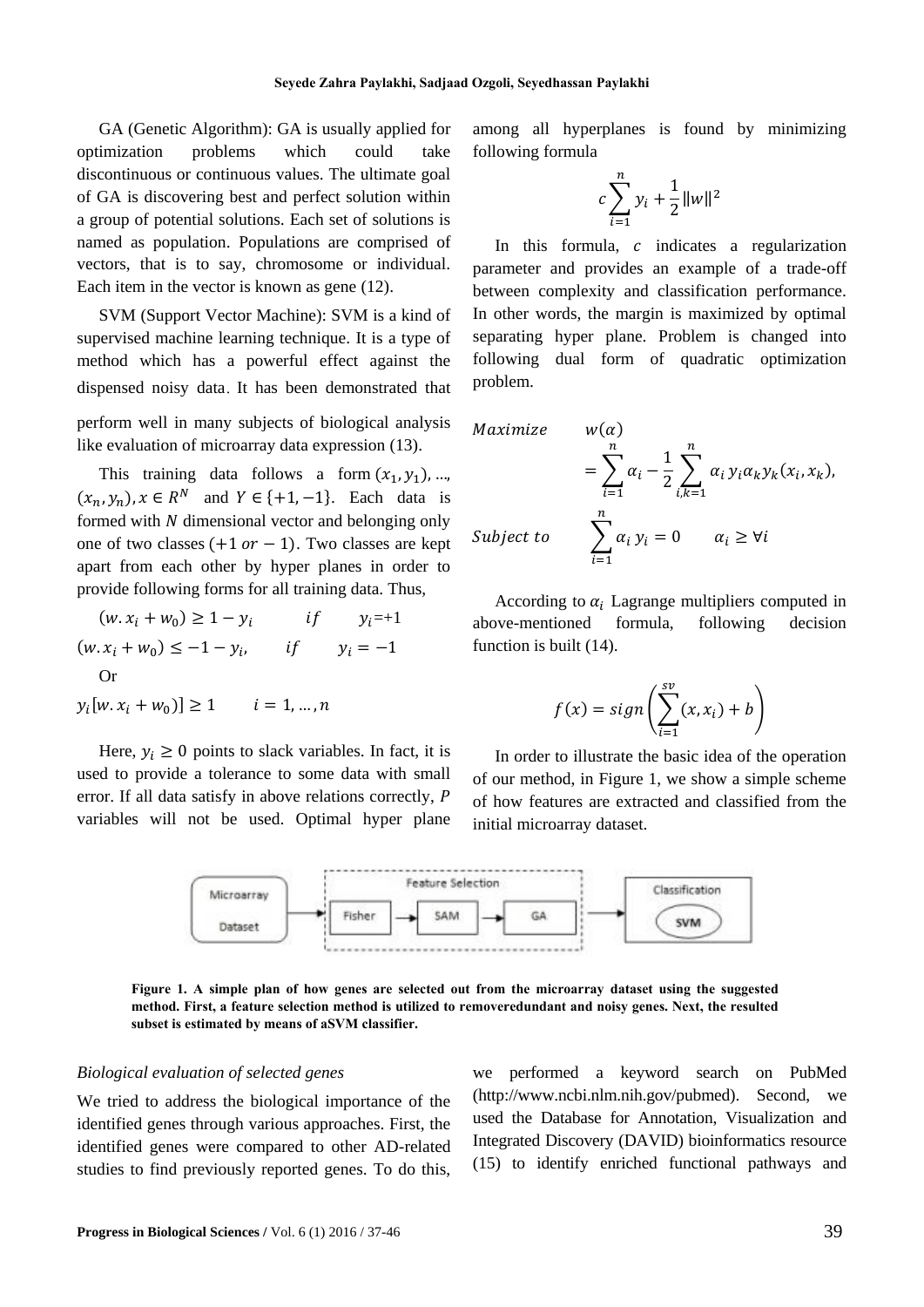categories, or gene ontology terms, annotated by KEGG  $(16)$  and GO  $(17)$ . A cutoff p value of 0.05 was used for enriched KEGG pathways or GO functions.

#### **Results**

In this paper, the software "Rapid minder 5®" was used for implementation of the SAM and GA/SVM algorithms. After preprocessing of the data, the proposed algorithms were implemented on the data set in order to recognize the discriminatory genes. To evaluate the classification accuracy, 10 folds cross validation (10- CV) was accomplished using SVM Classifier.

Accuracy is the fraction of correctly classified samples over all samples.

$$
accuracy = \frac{TN + TP}{TN + FN + FP + TP}
$$

Here,  $TN$  is a negative sample where the negativity is predicted truly.  $TP$  is a positive sample where the positivity is predicted truly.  $FN$  is a positive sample which, it is predicted negative as false and  $FP$  is a negative sample predicted in a false manner (18).

The results of the average accuracy of the different methods are shown in Table 1. As we can see, when a gene selection method is used before classification, the performance of the classifier improves. Therefore, we reach the highest accuracy with the minimum number of genes.

| <b>Methods</b> | <b>Accuracy</b> | <b>Ratio of previously</b><br>Number of<br>reported genes/identified genes<br>identified genes |        |
|----------------|-----------------|------------------------------------------------------------------------------------------------|--------|
| Μ1             | 48.39           | 12,990                                                                                         | NA     |
| Μ2             | 67.1            | 6,786                                                                                          | $NA^*$ |
| M3             | 72.97           | 122                                                                                            | 0.31   |
| M4             | 94.55           | 44                                                                                             | 0.55   |

**Table 1. Comparison of different gene selection methods based on accuracy**

M1: classification without gene selection.

M2: classification after using Fisher criterion for gene selection.

M3: classification after using Fisher criterion with SAM for gene selection

M4: classification after using combination of Fisher criterion and SAM with GA/SVM algorithm for gene selection.

\* We did not investigate previously reported genes among identified genes.

As it mentioned before, the software used for applying the method is Rapid minder 5. Carrying out of SAM is achieved by the use of weight by SAM operator, and operators Optimize by Generation (GGA) and Support Vector Machine are used for GA/SVM method equivalently.

of selected genes and the equivalent prediction accuracy by use of SVM on dataset. As demonstrated in Figure 2, the best result achieved on Alzheimer's disease dataset is 94.55% accuracy by using only 44 genes. Table 2 shows the names of identified genes. Interestingly, 55% of these genes (24 of 44) have been reported in previous AD-related studies (Table 2).

Figure 2 shows the connection between the number



**Figure 2. Testing accuracy of classification on dataset. This figure shows the connection between the number of selected genes and the equivalent prediction accuracy by use of SVM on dataset.**

**Table 2. Forty four identified genes in the present study**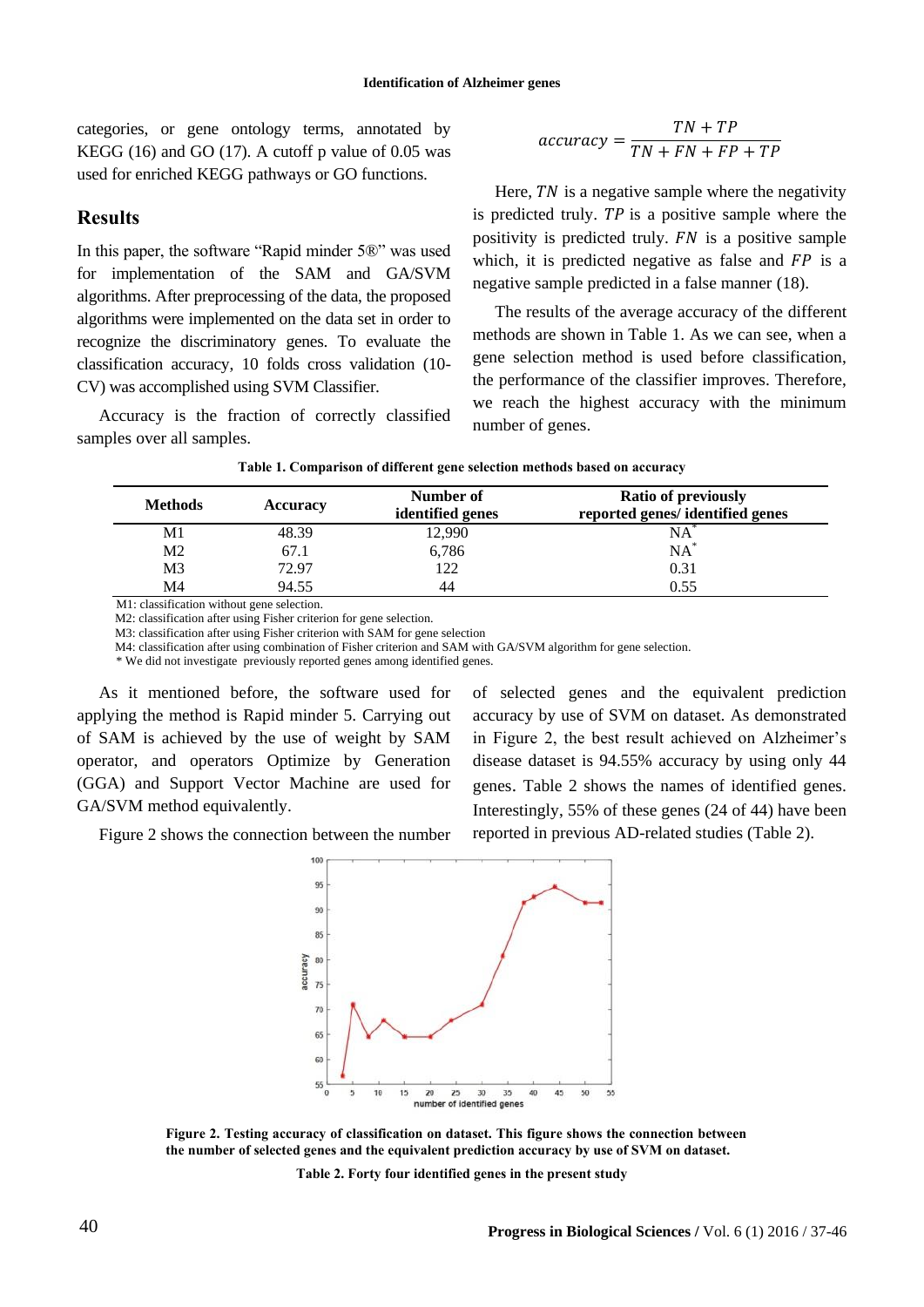| Seyede Zahra Paylakhi, Sadjaad Ozgoli, Seyedhassan Paylakhi |  |  |  |  |  |  |
|-------------------------------------------------------------|--|--|--|--|--|--|
|-------------------------------------------------------------|--|--|--|--|--|--|

| <b>Gene Name</b>                                                          | <b>Gene Symbol</b>              | <b>Gene ID</b> |
|---------------------------------------------------------------------------|---------------------------------|----------------|
| Acyl-CoA dehydrogenase family member 8                                    | ACAD <sub>8</sub>               | 27034          |
| Stimulator of chondrogenesis 1                                            | SCRG1                           | 11341          |
| GLI-Kruppel family member GLI1                                            | GLI1                            | 14632          |
| Tryptophan rich basic protein                                             | <b>WRB</b>                      | 7485           |
| Interleukin 1 receptor associated kinase 4                                | IRAK4                           | 51135          |
| Kinase D-interacting substrate 220kDa                                     | KIDINS220                       | 57498          |
| Heterogeneous nuclear ribonucleoprotein D                                 | <b>HNRNPD</b>                   | 3184           |
| A-kinase anchoring protein 13                                             | AKAP13                          | 11214          |
| Fatty acid binding protein 7, brain                                       | FABP7                           | 12140          |
| Torsin family 1 member A                                                  | TOR <sub>1</sub> A              | 1861           |
| Nuclear factor of activated T cells, cytoplasmic, calcineurin dependent 4 | NFATC4                          | 73181          |
| Ornithine aminotransferase                                                | <b>OAT</b>                      | 4942           |
| Cullin-associated and neddylation-dissociated 1                           | CAND1                           | 55832          |
| Fibroblast growth factor 20                                               | FGF <sub>20</sub>               | 26281          |
| CREB binding protein                                                      | <b>CREBBP</b>                   | 1387           |
| Mitogen-activated protein kinase kinase 3                                 | MAP2K3                          | 5606           |
| Charcot-Leyden crystal galectin                                           | <b>CLC</b>                      | 1178           |
| COP9 signalosome subunit 5                                                | COPS5                           | 10987          |
| Cytoplasmic linker associated protein 2                                   | CLASP <sub>2</sub>              | 23122          |
| Epidermal growth factor receptor pathway substrate 15                     | EPS15                           | 2060           |
| RB1 inducible coiled-coil 1                                               | RB1CC1                          | 9821           |
| GRB2-related adaptor protein                                              | <b>GRAP</b>                     | 10750          |
| Adenomatosis polyposis coli                                               | <b>APC</b>                      | 11789          |
| Heat shock protein family B (small) member 11                             | HSPB11                          | 51668          |
| Aconitase 2                                                               | ACO <sub>2</sub>                | 50             |
| Fibroblast growth factor receptor 1                                       | FGFR1                           | 2260           |
| Phosphatidylinositol-4,5-bisphosphate 3-kinase catalytic subunit gamma    | PIK3CG                          | 5294           |
| Secretogranin III                                                         | SCG <sub>3</sub>                | 29106          |
| Casein kinase 1 gamma 3                                                   | CSNK1G3                         | 1456           |
| Ubiquitin specific peptidase 19                                           | USP19                           | 10869          |
| Fetuin B                                                                  | <b>FETUB</b>                    | 26998          |
| Mitochondrial ribosomal protein L15                                       | MRPL15                          | 29088          |
| MON1 homolog B, secretory trafficking associated                          | MON1B                           | 22879          |
| Collagen type V alpha 2                                                   | COL5A2                          | 1290           |
| LMBR1 domain containing 1                                                 | LMBRD1                          | 55788          |
| CD2 (cytoplasmic tail) binding protein 2                                  | CD <sub>2</sub> BP <sub>2</sub> | 10421          |
| wingless-type MMTV integration site family, member 5B                     | WNT5B                           | 22419          |
| Mitogen-activated protein kinase kinase kinase 3                          | MAP3K3                          | 4215           |
| Pyruvate dehydrogenase (lipoamide) beta                                   | <b>PDHB</b>                     | 5162           |
| Homeobox B1                                                               | HOXB1                           | 15407          |
| BTB domain and CNC homolog 2                                              | BACH <sub>2</sub>               | 60468          |
| Killer cell immunoglobulin like receptor, three Ig domains X1             | KIR3DX1                         | 90011          |
| Ubiquitin-fold modifier 1                                                 | UFM1                            | 51569          |
| Hepatitis b virus x-interacting protein-like protein                      | <b>HBXIP</b>                    | 100528355      |

Analysis of the 44 genes using DAVID for identifying enriched GO terms led to the identification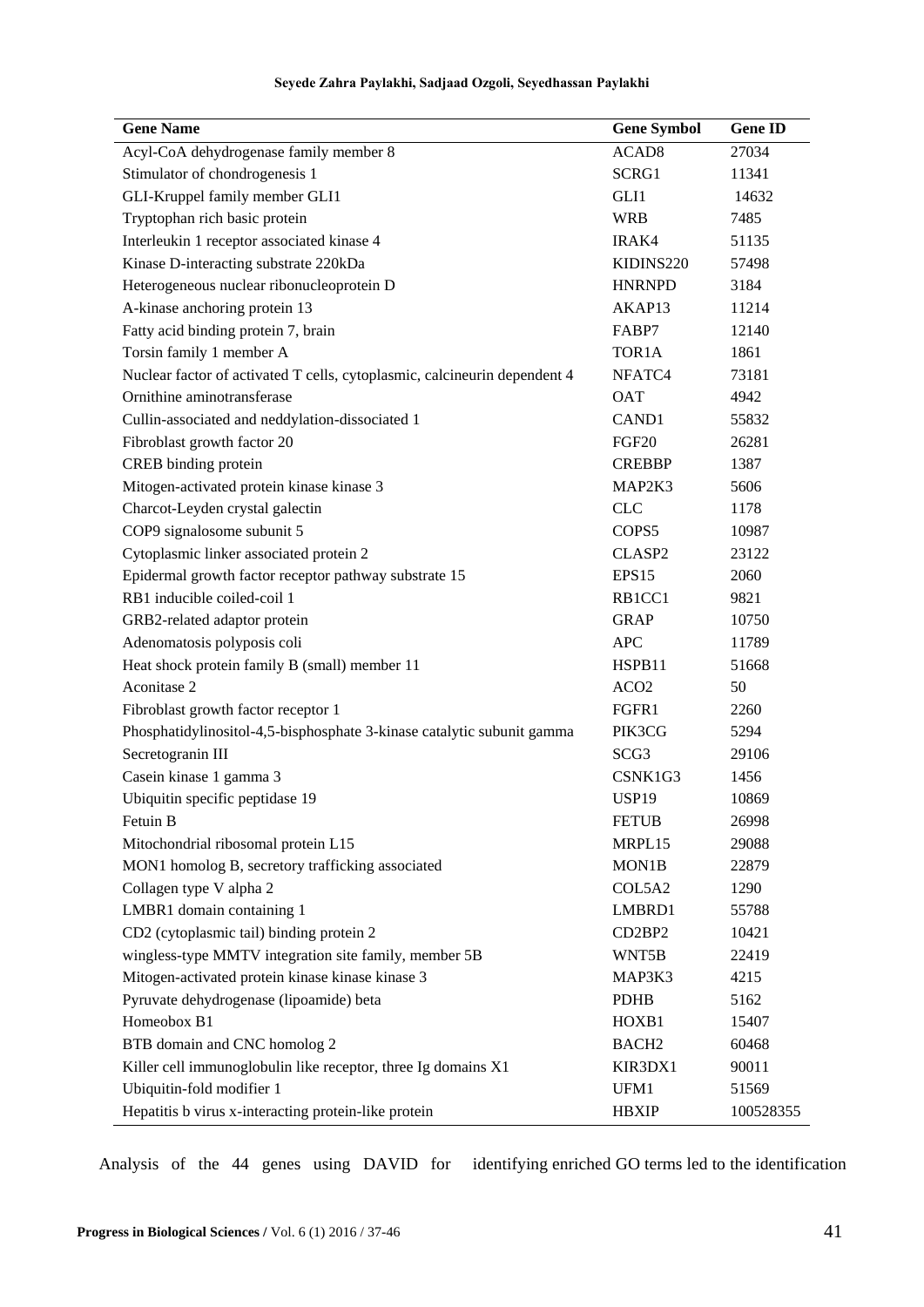of many terms that achieved a significant p-value within the following GO categories: biological process, molecular function and cellular component. This yielded 13 terms for biological process, five for molecular function, and three for cellular component (Table 3). The main biological processes were MAPKKK cascade, intracellular signalling cascade, regulation of microtubule depolymerisation and Wnt receptor signalling pathway. Cellular componentenriched terms were related to the chromosome

(kinetochore and centromeric region) and microtubule. Among the five molecular function terms, two of them (40%) are related to microtubule related terms. Among the 10 enriched KEGG pathways (Table 4), six of them are directly involved in the pathogenesis of AD. Neurotrophin, Wnt and MAPK signalling pathways are most interesting pathways that we will discuss more under "Discussion".

| Category                  | <b>Term</b> | <b>Gene Annotation</b>                               | <b>Number</b>  | <b>P-Value</b> |
|---------------------------|-------------|------------------------------------------------------|----------------|----------------|
|                           |             |                                                      | of Genes       |                |
| <b>Biological Process</b> | GO:0000165  | <b>MAPKKK</b> cascade                                | 4              | 0.0118         |
| <b>Biological Process</b> | GO:0007242  | intracellular signaling cascade                      | 9              | 0.0131         |
| <b>Biological Process</b> | GO:0007243  | protein kinase cascade                               | 5              | 0.0148         |
| <b>Biological Process</b> | GO:0010604  | positive regulation macromolecule metabolic process  | 7              | 0.0213         |
| <b>Biological Process</b> | GO:0045333  | cellular respiration                                 | 3              | 0.026          |
| <b>Biological Process</b> | GO:0045333  | protein amino acid phosphorylation                   | 6              | 0.0274         |
| <b>Biological Process</b> | GO:0045893  | positive regulation of transcription, DNA-dependent  | 5              | 0.0337         |
| <b>Biological Process</b> | GO:0051254  | positive regulation of RNA metabolic process         | 5              | 0.0346         |
| <b>Biological Process</b> | GO:0007026  | negative regulation of microtubule depolymerization  | $\overline{c}$ | 0.0406         |
| <b>Biological Process</b> | GO:0031114  | regulation of microtubule depolymerization           | $\overline{2}$ | 0.0406         |
|                           |             | negative regulation of microtubule polymerization or |                |                |
| <b>Biological Process</b> | GO:0031111  | depolymerization                                     | $\overline{2}$ | 0.0431         |
| <b>Biological Process</b> | GO:0016055  | Wnt receptor signaling pathway                       | 3              | 0.0462         |
| <b>Biological Process</b> | GO:0001501  | skeletal system development                          | 4              | 0.0488         |
| Cellular                  |             |                                                      |                |                |
| Component                 | GO:0000776  | kinetochore                                          | 3              | 0.0114         |
| Cellular                  |             |                                                      |                |                |
| Component                 | GO:0000775  | chromosome, centromeric region                       | 3              | 0.028          |
| Cellular<br>Component     | GO:0005881  | cytoplasmic microtubule                              | $\overline{c}$ | 0.0374         |
| <b>Molecular Function</b> |             |                                                      |                |                |
|                           | GO:0016563  | transcription activator activity                     | 6              | 0.0026         |
| <b>Molecular Function</b> | GO:0008017  | microtubule binding                                  | 3              | 0.0127         |
| Molecular Function        | GO:0004672  | protein kinase activity                              | 6              | 0.0135         |
| <b>Molecular Function</b> | GO:0004674  | protein serine/threonine kinase activity             | 5              | 0.0184         |
| Molecular Function        | GO:0015631  | tubulin binding                                      | 3              | 0.0236         |

#### **Table 3. Gene ontology terms enriched by identified genes**

**Table 4. Biological pathways enriched by KEGG analysis of identified genes**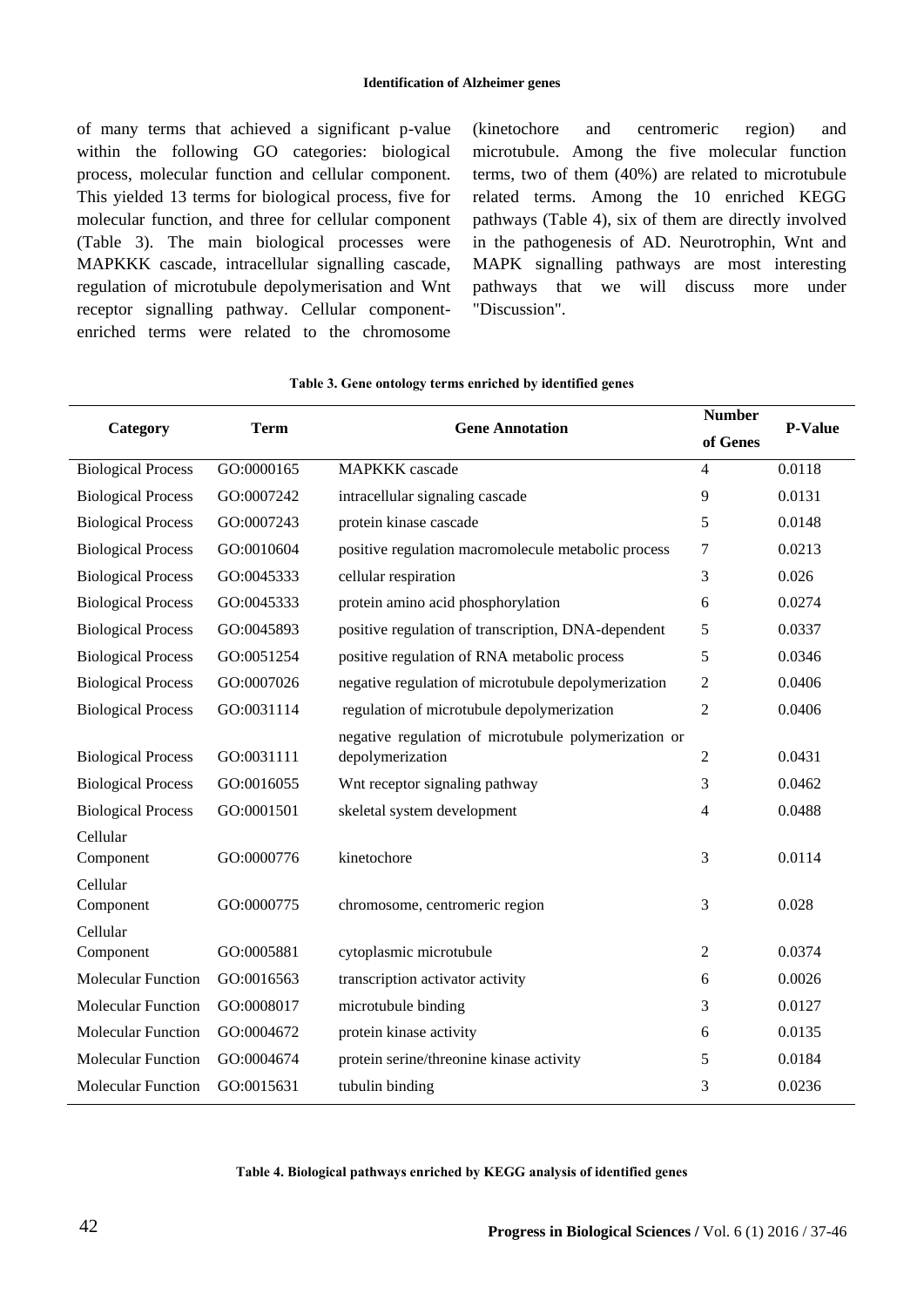| Pathway                                            | <b>Number</b><br>of Genes | Gene                                | p-Value  |
|----------------------------------------------------|---------------------------|-------------------------------------|----------|
|                                                    |                           | PIK3CG, FGFR1, WNT5B, CREBBP,       |          |
| Pathways in cancer (hsa05200)                      | 7                         | FGF20, GLI1, APC                    | 0.0009   |
| Neurutrophin signaling pathway (hsa04722)          | 4                         | IRAK4, PIK3CG, MAP3K3, KIDINS220    | 0.010309 |
| MAPK signaling pathway (hsa04010)                  | 5                         | FGFR1, MAP3K3, MAP2K3, NFATC4, FGF2 | 0.015412 |
| Basal cell carcinoma (hsa05217)                    | 3                         | WNT5B, GLI1, APC                    | 0.017461 |
| Wnt signaling pathway (hsa04310)                   | 4                         | WNT5B, CREBBP, NFATC4, AP           | 0.017543 |
| Hedgehog signaling pathway (hsa04340)              | 3                         | WNT5B, CSNK1G3, GLI1                | 0.018067 |
| Melanoma (hsa05218)                                | 3                         | PIK3CG, FGFR1, FGF20                | 0.028202 |
| Prostate cancer (hsa05215)                         | 3                         | PIK3CG, FGFR1, CREBBP               | 0.042711 |
| Regulation of actin cytoskeleton (hsa04810)        | $\overline{4}$            | PIK3CG, FGFR1, FGF20, AP            | 0.043808 |
| Toll_like receptor signaling pathway<br>(hsa04620) | 3                         | IRAK4, PIK3CG, MAP2K3               | 0.053643 |

#### **Seyede Zahra Paylakhi, Sadjaad Ozgoli, Seyedhassan Paylakhi**

#### **Discussion**

The objective of this study was to introduce a novel method for identifying disease-relevant genes from microarray data sets. Due to the complexity of many common diseases and the asynchrony of pathogenic events, we may miss key changes that are important in disease manifestation, but not uniform within assessed groups, by simple analysis of the expression data (3). With these considerations in mind, we proposed a three-stage selection algorithm of hybridizing the fisher and SAM filter methods and GA/SVM, as a wrapper method for addressing the gene selection problem. According to the results obtained, the performed method greatly decreases the number of features from thousands to 44 and the accuracies are improved to nearly 95%.

The results of the proposed method are compared with those of other similar studies in order to evaluate the proposed method. In one study, three methods of RF (Random Forest), IG (Information Gain), and GA (Genetic Algorithm) were implemented on AD microarray data and then the functions of these three methods were compared (19). In another one, the ttest NMSE (Normalized Mean Square Error) method was also implemented on the AD microarray data (20). Table 5 shows the comparison of the findings of the above-mentioned articles and the results of the current study. As it is clear from Table 5, the proposed method has higher accuracy and shows higher ratio of previously reported genes/identified genes than RF, IG, and GA methods. In addition, although the accuracy of proposed method is a little lower than that of the t-test NMSE method, the proposed method shows much higher ratio of previously reported genes/identified genes than that of the t-test NMSE method. It is reasonable to assume that the higher the ratio, the more biologically relevant the genes to the disease.

|       | Number of identified | Ratio of previously reported genes/identified |
|-------|----------------------|-----------------------------------------------|
|       | genes                | genes                                         |
| 91    | 20                   | 0.15                                          |
| 87    | 20                   | 0.15                                          |
| 87    | 20                   | 0.15                                          |
| 98.3  | 20                   | 0.25                                          |
| 94.55 | 44                   | 0.55                                          |
|       | <b>Accuracy</b>      |                                               |

**TABLE 5. Comparison of proposed method with other methods in Alzheimer gene identification**

Analysis of the 44 genes by GO led to the identification of many Alzheimer related terms.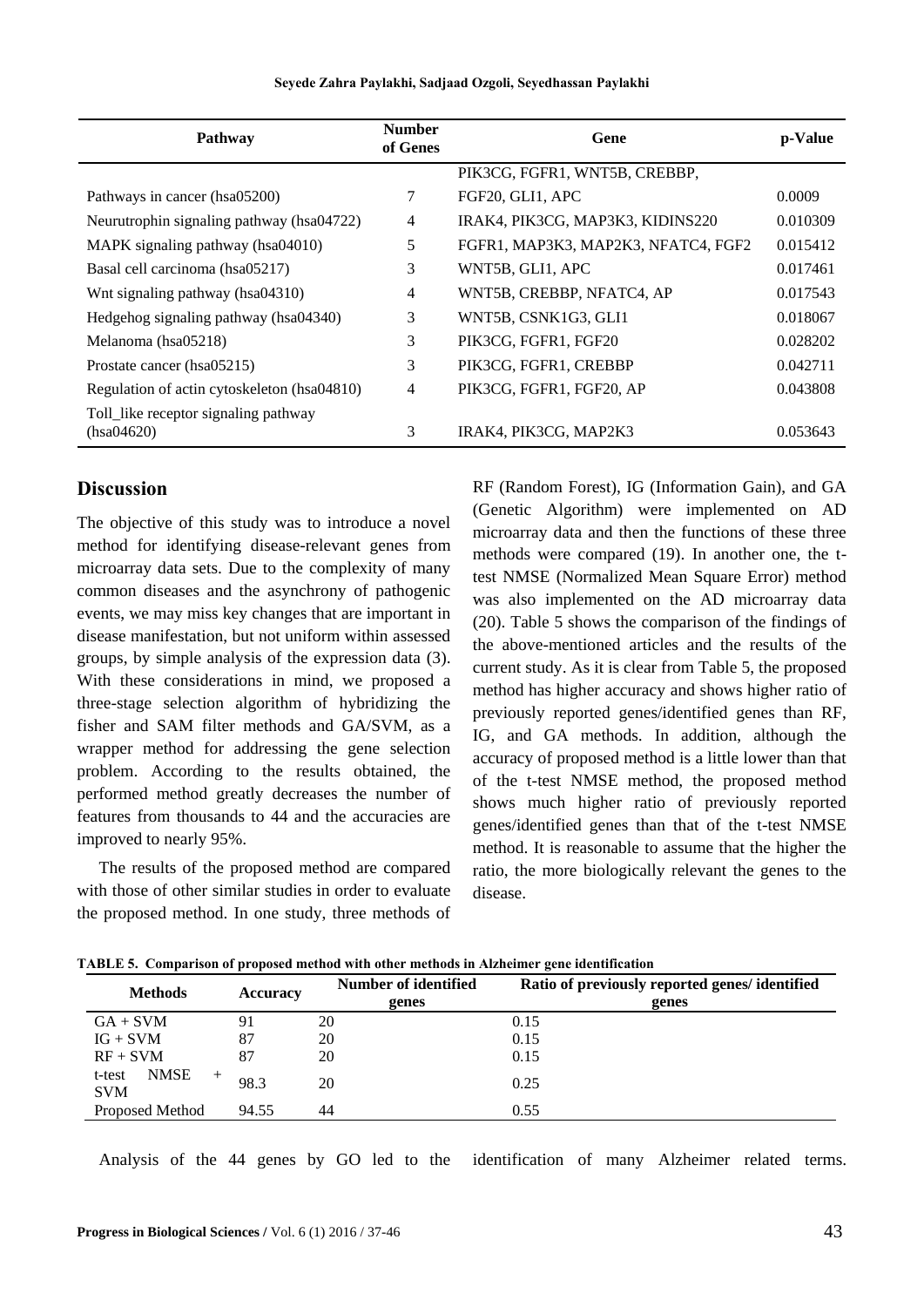Among the seven cellular component-enriched terms, two of them are related to the kinetochore and centromeric region of the chromosome that play important roles in pathogenesis of AD. It has been shown that the presenilins, in which the mutations account for most early-onset familial AD, are localized in the nuclear membrane, its associated interphase kinetochores, and the centrosomes (21). Level of Sgt1, a protein required for the mitotic activity of kinetochore, significantly decreases in the temporal (up to 25-fold), angular (up to 11-fold) and posterior cingulate cortex (up to five-fold) of AD patients compared to control group (22).

Analysis of the 44 identified genes by KEGG led to the identification of some important biological pathways that achieved a significant p-value ( $p \leq$ 0.05). Among these pathways neurutrophin signalling pathway ( $p = 0.007$ ), MAPK signaling pathway (0.01) and Wnt signalling pathway ( $p = 0.03$ ) are noteworthy. There is a wealth of evidence to show that the neurotrophins are involved in cognitive processes in rats, monkeys, and humans (23-25). There are four genes in this pathway: IRAK4, PIK3CG, MAP3K3, KIDINS220. The fact that this pathway is important in cognitive processes and that there is evidence of involvement of IRAK4 and KIDINS220 in AD progression (26, 27), it is reasonable to speculate that two other genes of this pathway are also important in the disease pathogenesis.

There are five genes in MAPK signalling pathway: FGFR1, MAP3K3, MAP2K3, NFATC4, and FGF20. There are direct or indirect connections between all of these genes and AD (28-32). Since the MAP3K3 gene is common in both pathways we discuss more about this gene. MAP3K3 gene product is a 626-amino acid polypeptide that is 96.5% identical to mouse Mekk3 (33). Although there is no direct experimental evidence showing role of this gene in the disease but there is some evidence about the possible role of this gene in AD pathogenesis. Liang and colleagues in an attempt to demonstrate the robust and specific perturbation of the hub network in AD by analysing several datasets, reported MAP3K3 gene among genes

strongly correlated with AD progression (29). Boxall and colleague re-annotated the interacting partners of the neuronal scaffold protein DISC1, one of the candidate genes for schizophrenia, using a knowledge-based approach (34). They revealed two highly connected networks and MAP3K3 was among the hub proteins in one of these networks. Although they initially aimed to find biological commonality between Huntington's disease and of schizophrenia but, based on the list of identified genes, they suggested there is a degree of biological commonality between other neurological disorders (34).

In addition to the genes which have been reported in other AD related studies, some other genes identified in this study are of particular interest. Here, we do not intend to discuss about all the genes but we will discuss about most important ones, USP19 and UFM1. USP19 (Ubiquitin Specific Peptidase 19) is a protein coding gene which codes a deubiquitinating enzyme that plays roles in the degradation of various proteins (35). UFM1 (Ubiquitin-Fold Modifier 1) codes a protein that is conjugated to target proteins by E1-like activating enzyme UBA5 and E2-like conjugating enzyme UFC1 in a manner similar to ubiquitylation (36). The formation of amyloid fibers, the hallmark structures of AD, could be the product of ubiquitin-mediated protein degradation defects and recent studies have also indicated that components of the USP could be linked to the early phase of AD (37, 38). Given these well-known facts, it is very tempting to suggest these genes as potential candidate genes for AD.

In conclusion, the promising implementation of the fisher, SAM and GA/SVM algorithm method on AD, a complex and late-onset disease, suggests that this strategy could be useful for identifying new candidate genes and therapeutic targets in other diseases. Multiple genes are introduced here as candidates for a better understanding of AD pathogenesis. The observation that experimental data has already implicated many of the identified genes in brain functions supports the premise that the remaining genes are also prime candidates for further study.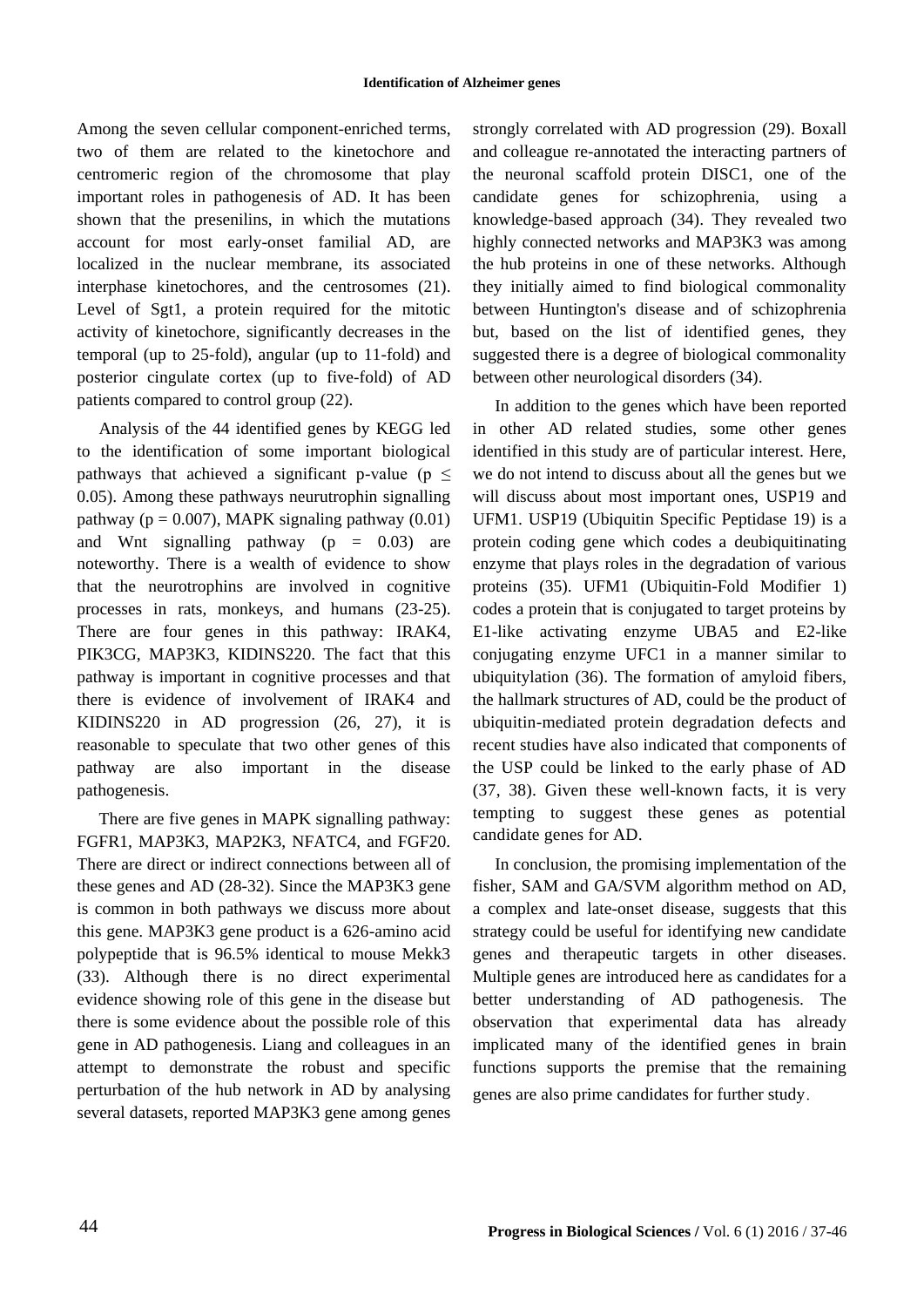### **REFERENCES**

- 1. Botstein, D. and Risch, N. (2003) Discovering genotypes underlying human phenotypes: past successes for mendelian disease, future approaches for complex disease. *Nat. Genet.*, **33**, 228-237.
- 2. McCarthy, M.I., Abecasis, G. R., Cardon, L. R., Goldstein, D. B., Little, J., Ioannidis, J. P. and Hirschhorn, J. N. (2008) Genome-wide association studies for complex traits: consensus, uncertainty and challenges. *Nat. Rev. Genet.*, **9**, 356-369.3.
- 3. Wu, X., Jiang, R., Zhang, M. Q. and Li, S. (2008) Network‐based global inference of human disease genes. *Mol. Syst. Biol.*, **4**, 189.
- 4. Tanaka, F., Ikenaka, K., Yamamoto, M. and Sobue, G. (2012) Neuropathology and omics in motor neuron diseases. *Neuropathology*, **32**, 458-462.
- 5. Jakobs, T. C. (2014). Differential gene expression in glaucoma. *Cold Spring Harbor Perspect. Med.*, **4**, a020636-a020636.
- 6. Paylakhi, S. H., Yazdani, S., April, C., Fan, J. B., Moazzeni, H., Ronaghi, M. and Elahi, E. (2012) Nonhousekeeping genes expressed in human trabecular meshwork cell cultures.
- 7. Saeys, Y., Inza, I. and Larrañaga, P. (2007) A review of feature selection techniques in bioinformatics. *Bioinformatics*, **23**, 2507-2517.
- 8. Canedo, V. B. and Marono, N. S. (2014) Novel feature selection methods for high dimensional data (Doctoral dissertation, Universidade da Coruña).
- 9. Abou-Taleb, A. S., Mohamed, A. A., Mohamed, O. A. and Abedelhalim, A. H. (2013) Hybridizing filters and wrapper approaches for improving the classification accuracy of microarray dataset. *IJSCE*, **3**, 155- 159.
- 10. Blalock, E. M., Geddes, J. W., Chen, K. C., Porter, N. M., Markesbery, W. R. and Landfield, P. W. (2004) Incipient Alzheimer's disease: microarray correlation analyses reveal major transcriptional and tumor suppressor responses. *Proc. Natl. Acad. Sci. U. S. A.*, **101**, 2173-2178.
- 11. Mohammadi, A., Saraee, M. H. and Salehi, M. (2011) Identification of disease-causing genes using microarray data mining and gene ontology. *BMC Med. Genomics*, **4**, 1.
- 12. Babaoglu, İ., Findik, O. and Ülker, E. (2010) A comparison of feature selection models utilizing binary particle swarm optimization and genetic algorithm in determining coronary artery disease using support vector machine. *Expert Syst. Appl.*, **37**, 3177-3183.
- 13. Furey, T. S., Cristianini, N., Duffy, N., Bednarski, D. W., Schummer, M. and Haussler, D. (2000) Support vector machine classification and validation of cancer tissue samples using microarray expression data. *Bioinformatics*, **16**, 906-914.
- 14. Law, M. (2006) A simple introduction to support vector machines. *Lecture for CSE*, Course no. 802. Michigan State University, Michigan, USA.
- 15. Sherman, B. T., Huang, D. W., Tan, Q., Guo, Y., Bour, S., Liu, D. and Lempicki, R. A. (2007) DAVID Knowledgebase: a gene-centered database integrating heterogeneous gene annotation resources to facilitate high-throughput gene functional analysis. *BMC Bioinformatics*, **8**, 426.
- 16. Kanehisa, M. and Goto, S. (2000) KEGG: kyoto encyclopedia of genes and genomes. *Nucleic Acids Res.*, **28**, 27-30.
- 17. Ashburner, M., Ball, C. A., Blake, J. A., Botstein, D., Butler, H., Cherry, J. M. and Harris, M. A. (2000) Gene Ontology: tool for the unification of biology. *Nat. Genet.*, **25**, 25-29.
- 18. Zhu, W., Zeng, N. and Wang, N. (2010) Sensitivity, specificity, accuracy, associated confidence interval and ROC analysis with practical SAS implementations. NESUG proceedings: health care and life sciences, Baltimore, Maryland, 1-9.
- 19. Li, J., Xu, M., Zhou, H., Ma, J. and Potter, H. (1997) Alzheimer presenilins in the nuclear membrane, interphase kinetochores, and centrosomes suggest a role in chromosome segregation. *Cell*, **90**, 917-927.